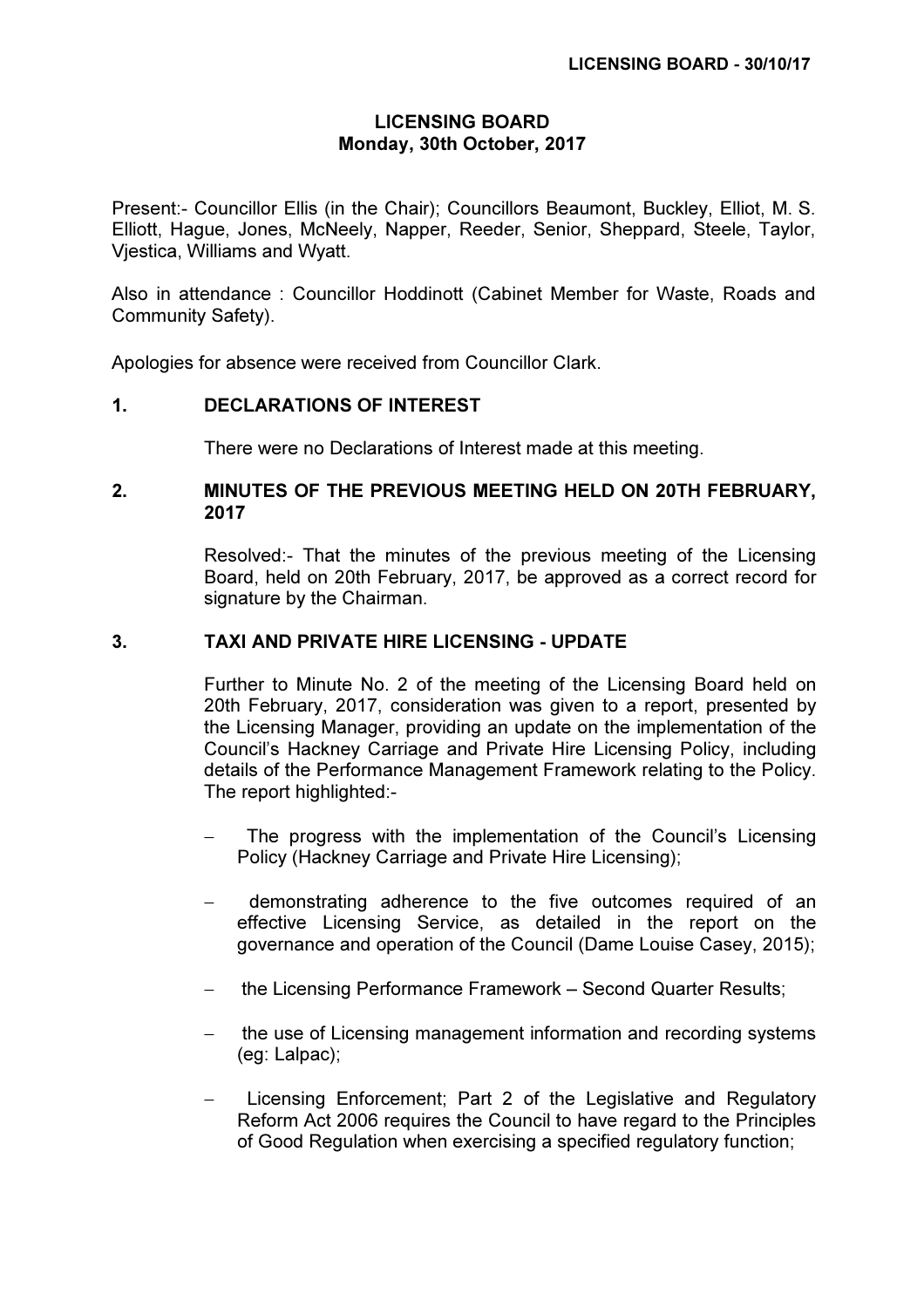- − Licensing Service staffing update;
- − statistical report of decisions made by the Licensing Board Sub-Committee (December 2016 to October 2017).

The Licensing Board Members discussed a number of salient issues:-

- the redevelopment of the Council's Driver Knowledge Test;
- verification of the authenticity of BTEC courses and certificates (it was noted that a number of course certificates are not being accepted, temporarily, pending the outcome of an external investigation);
- attendance of licensed drivers at the BTEC (or equivalent) courses and also at the Safeguarding courses and ensuring that drivers complete such courses satisfactorily;
- written reminders sent to those few licensed drivers who have not yet completed a BTEC (or equivalent) course;
- content of the Safeguarding courses;
- illegal / unlawful parking of licensed vehicles in the Rotherham town centre and elsewhere; the extent of enforcement action undertaken by the Council's Parking Services;
- CCTV cameras within licensed vehicles; spot-checks to ensure that cameras are ordered, paid for, remain fitted in the correct position within the vehicle and operate correctly in accordance with the terms of the Licensing Policy;
- cross-border working, ie: hackney carriage and private hire drivers obtaining drivers' licences from other local authorities and working within the Rotherham Borough area; also, sub-contracting by private hire operators (some of whom have registered bases outside the Rotherham Borough area) involving drivers licensed by local authorities other than this Council; Members were informed that one northern local authority no longer issued drivers' licences to applicants who lived beyond the distance of thirty miles from the boundary of that local authority's area;
- the contracts for the transport of pupils between home and school;
- the national database about licensed drivers and applicants for drivers' licences;
- the recording of the number complaints made against individual licensed drivers;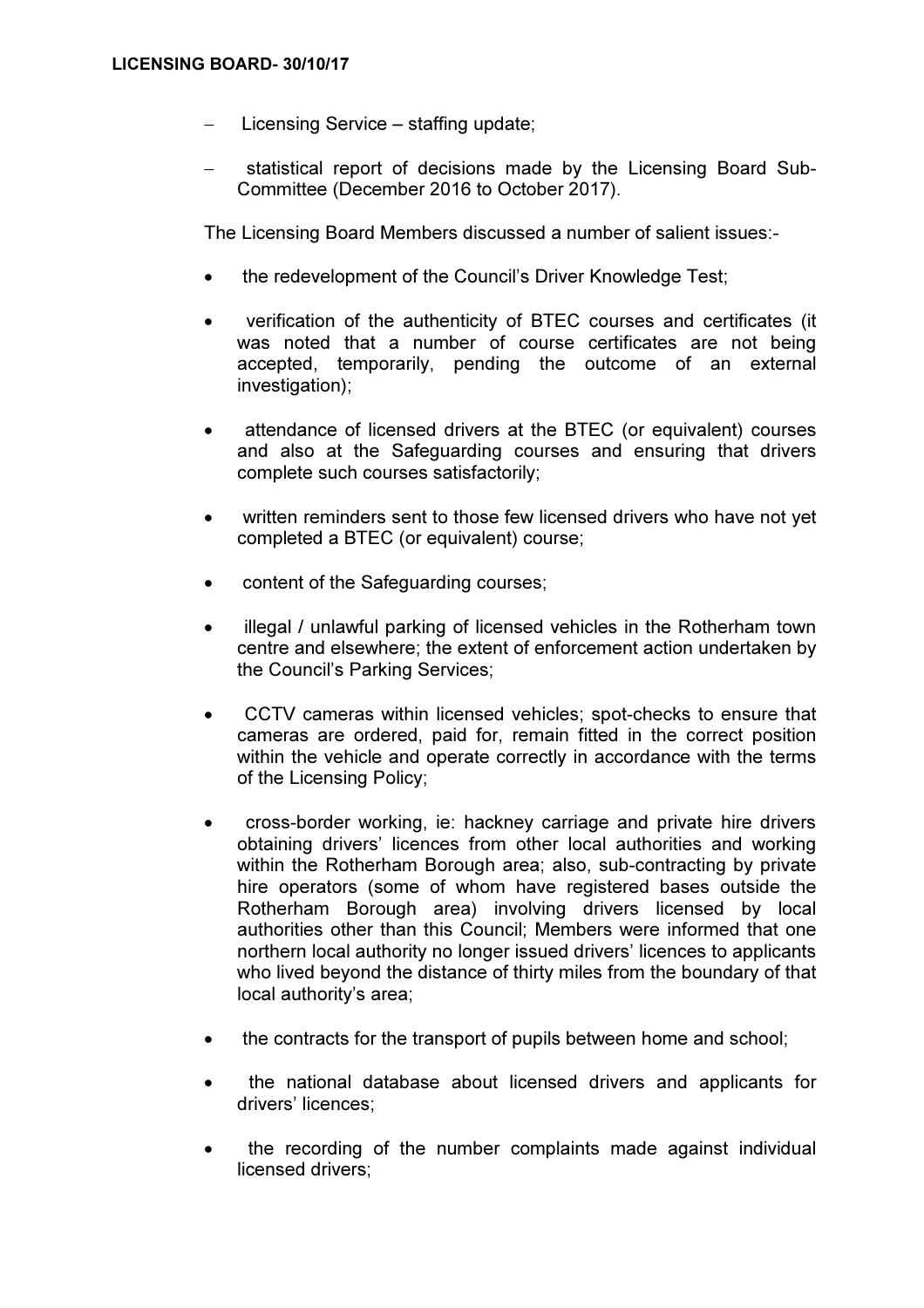the offence of smoking in a licensed vehicle and the fixed penalty (monetary fine) that such an offence attracts.

Members of the Licensing Board placed on record their appreciation of the work of the officers of the Licensing Service during the recent period of restructuring of the Service when a number of posts had remained vacant.

Resolved:- (1) That the report be received and its contents noted.

(2) That Members of the Licensing Board be informed of:-

(a) the further progress with the review of Private Hire Operators;

(b) the written reminder issued to licensed drivers (30th October 2017) to attend and complete the BTEC (or equivalent) course;

(c) the quality of the Safeguarding course – details of the refresh of the training course which applicants for Hackney Carriage/Private Hire Drivers' Licences have to attend (including the requirement to attend punctually and complete the whole of the course);

(d) Safeguarding – details of forthcoming courses for licence applicants, which Elected Members of the Licensing Board may also wish to attend;

(e) the operation of the national database about licensed drivers and applicants for drivers' licences; and

(f) the outcome of the external investigation into the authenticity of certain BTEC courses and the certificates of completion of those courses.

(3) That the Licensing Board Sub-Committee undertake a review of the licences of any licensed Hackney Carriage/Private Hire driver who is alleged to have completed a BTEC course for which the authenticity of the course cannot be verified by the current external investigation.

(4) That the Licensing Manager submit a report to the next meeting of the Licensing Board concerning the requirement for applicants for Hackney Carriage/Private Hire Drivers' Licences to complete and pass the Driver Knowledge Test.

# 4. ADMINISTRATIVE AMENDMENTS TO THE HACKNEY CARRIAGE AND PRIVATE HIRE LICENSING POLICY

 Consideration was given to a report, presented by the Licensing Manager, stating that in order to facilitate the effective application of the Council's Hackney Carriage and Private Hire Licensing Policy, a number of minor administrative amendments are required to be made to the Policy. The amendments were in relation to (i) the acceptance of Disclosure and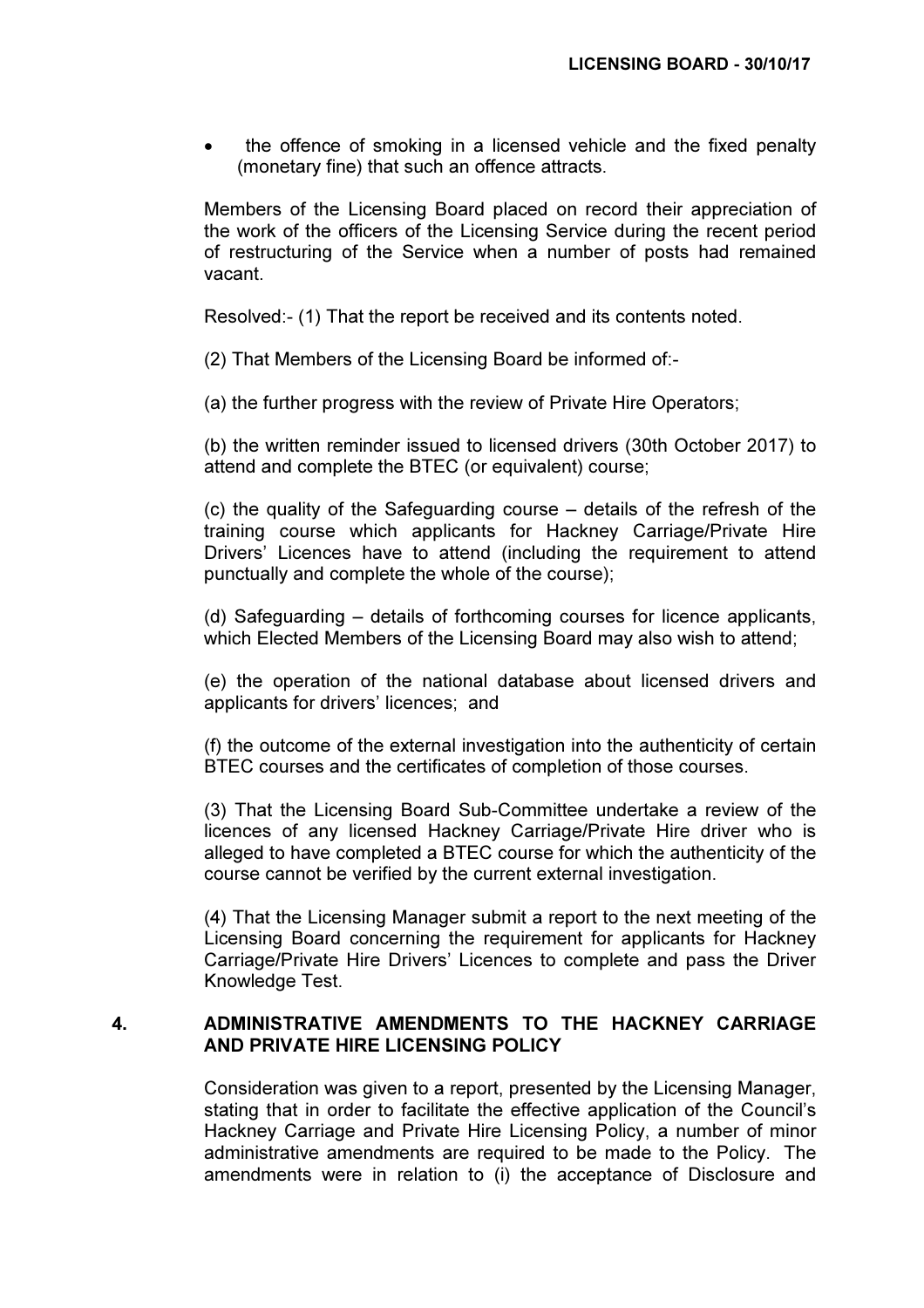Barring Service (DBS) Certificates from other local authorities and (ii) the period after which a medical examination was required. The report detailed the reasons for making these administrative amendments.

Resolved:- (1) That the report be received and its contents noted.

(2) That the following administrative amendments to be made to the Council's Hackney Carriage and Private Hire Licensing Policy be approved insofar as the Licensing Board is concerned, prior to further consideration of these amendments at the Cabinet and Commissioners meeting to be held on 13th November, 2017 and later at a meeting of the full Council:-

(a) Section 5.3 of the Policy be amended to read:-

"The Council will only accept DBS certificates which are applied for through Rotherham Council's Licensing Unit."

(b) Section 5.6 (and paragraph 8 at Appendix A) of the Policy be amended to read:-

"A medical to Group 2 standards will be required on first application. A new medical will then be required at the next renewal after a driver reaches the age of 45. Thereafter, a medical will be required every six years until the driver reaches the age of 65 when a medical will be required annually."

#### 5. AMENDMENTS TO CONDITIONS ATTACHED TO RMBC HACKNEY CARRIAGE AND PRIVATE HIRE LICENCES

 Further to Minute No. 39 of the meeting of the Licensing Board Sub-Committee held on 16th October, 2017, consideration was given to a report, presented by the Licensing Manager, concerning recommendations that additional conditions should be attached to all Private Hire Operator licences issued by the Council at the point of grant or renewal and also that there be an amendment to a condition attached to the Hackney Carriage / Private Hire Drivers' licences issued by this Council.

The additional conditions to be attached to the Private Hire Operator licences related to the following matters:-

(i) The requirement for operators to notify the Council in relation to complaints and potential offences committed by drivers working under the terms of their operator licence; and

(ii) The requirement that operators must not use software or other technology or any device which is capable of impeding the lawful activities of enforcement agencies or the regulatory activity of the Council as Licensing Authority.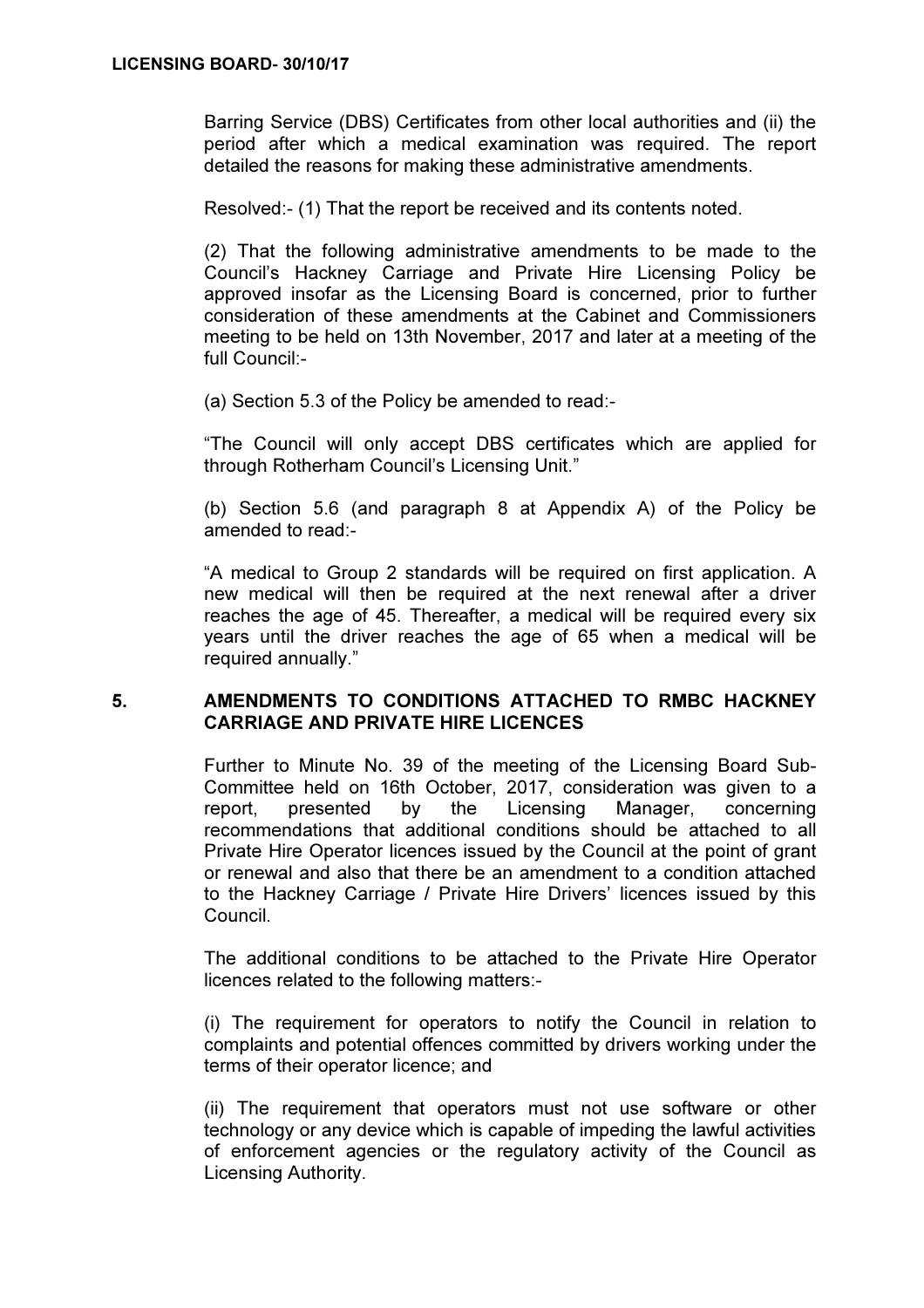Members noted that, in addition, the Licensing Service was currently developing an "enforcement penalty points" scheme to be used in dealing with less serious matters involving licence holder breaches of condition. The development of this scheme had identified a disparity between the Council's Licensing Policy and the standard conditions attached to the Hackney Carriage/Private Hire Drivers' licences and the submitted report recommended an amendment to the Drivers' licence conditions to bring them into line with the Council's Licensing Policy requirements.

The amendment to the Hackney Carriage/Private Hire Drivers' licences related to the requirement for drivers to notify the Council in relation to the receipt of fixed penalty notices.

Resolved:- (1) That the report be received and its contents noted.

(2) That the Licensing Board now approves:-

(a) the amendments to the standard Private Hire Operator Licence Conditions (including the introduction of the new conditions referred to above) as detailed in Appendix 1 to the submitted report; and

(b) the amendments to the standard Hackney Carriage/Private Hire Driver Licence Conditions as detailed in Appendix 2 to the submitted report.

#### 6. HACKNEY CARRIAGE AND PRIVATE HIRE LICENSING MISCELLANEOUS AMENDMENTS TO WORKING PRACTICES

 Consideration was given to a report, presented by the Licensing Manager, stating that, in order to facilitate the effective administration of Hackney Carriage and Private Hire Licensing processes, a number of amendments are proposed to current working practices within the Licensing Service. The submitted report detailed those proposals and sought the agreement of the Licensing Board to introduce the proposals with immediate effect.

Resolved:- (1) That the report be received and its contents noted.

(2) That the Licensing Board approves the following amendments to current working practices within the Licensing Service in respect of Hackney Carriage and Private Hire Licensing and their implementation with immediate effect:-

(a) Officers shall not refer applications for Hackney Carriage/Private Hire Drivers' licences (grant and renewal) to the Licensing Board/Licensing Board Sub-Committee unless all elements of the application process have been satisfactorily completed; and

(b) Any application for a Hackney Carriage and/or Private Hire Licence (ie: driver; operator; vehicle) that has been pending for a period of time in excess of twelve consecutive months is declared void and the applicant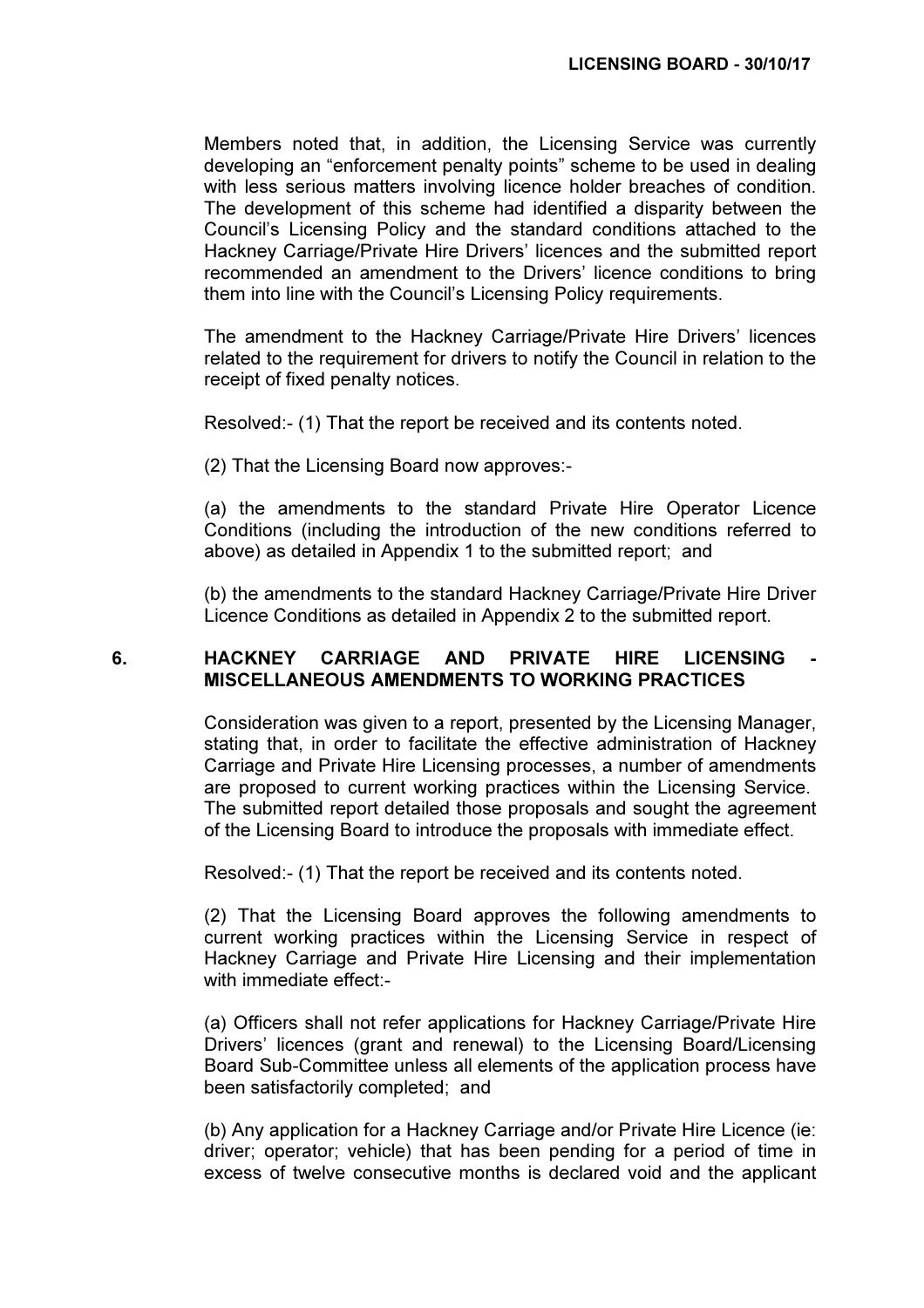shall be issued with a refund of any appropriate fees paid to the Council and their application shall be abandoned.

### 7. EQUALITY ACT 2010 - LICENSED DRIVER MEDICAL EXEMPTION **POLICY**

 Consideration was given to a report, presented by the Licensing Manager, stating that the operative parts of Sections 165 and 167 of the Equality Act 2010 came into effect on 6th April, 2017. Section 167 of the Act gives Local Authorities the power to publish a list of wheelchair accessible vehicles (known as the Section 167 list). Section 165 places duties on the drivers of those vehicles in relation to the carriage of passengers in wheelchairs.

The report stated that drivers of vehicles which are on the Section 167 list are able to apply for a medical exemption from any of the duties listed under Section 165 of the Act. In order to process an application for a medical exemption, the Council is required to set out a Policy for the exemption of drivers on medical grounds. Members noted that this Policy is to be submitted for consideration by the Cabinet and the Governmentappointed Commissioners to be held on Monday, 13th November, 2017.

The Licensing Board was informed that there were currently seven vehicles licensed by this Council which are considered suitable for inclusion in a Section 167 list. All of these vehicles were capable of carrying a passenger seated in a wheelchair. The report also stated that Government Department for Transport guidance recommended that Local Authorities consider publishing a list of vehicles that are accessible to passengers in wheelchairs who are able to transfer from their wheelchair into a seat within the vehicle.

Appended to the report was a suggested 'Equality Act 2010 Licensed Driver Medical Exemption Policy'.

The Licensing Board expressed the views that:-

(a) the Council does publish the Section 167 licensed vehicles which are capable of carrying a passenger seated in a wheelchair;

(b) the Council does not publish a list of licensed vehicles that are accessible to passengers in wheelchairs who are able to transfer from their wheelchair into a seat within the licensed vehicle; instead the Section 167 list shall confirm the Council's position regarding these vehicles and advise passengers to make Private Hire Operators and Hackney Carriage Drivers aware of their needs when requesting/booking a journey; and

(c) relevant information about the application and implementation of Licensed Driver Medical Exemption Policy shall be routinely included in the reports about the performance of the Licensing Service to be submitted to future meetings of the Licensing Board.